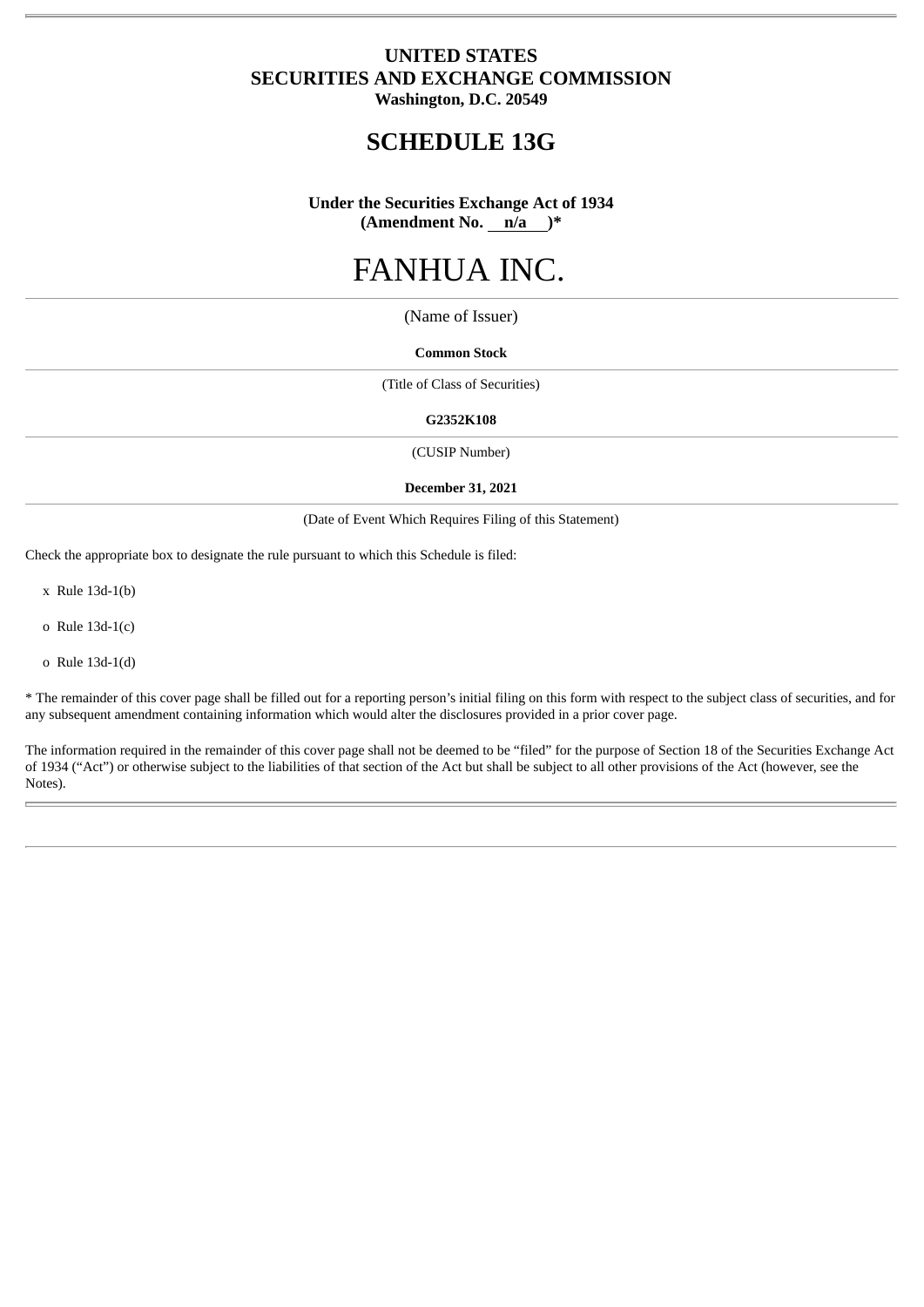| <b>CUSIP</b><br>No. |                                                                                                                                            | G2352K108 |                                                                     |  |  |  |  |
|---------------------|--------------------------------------------------------------------------------------------------------------------------------------------|-----------|---------------------------------------------------------------------|--|--|--|--|
| 1                   | NAMES OF REPORTING PERSONS<br>I.R.S. IDENTIFICATION NOS. OF ABOVE PERSONS (ENTITIES ONLY)<br><b>BANK OF AMERICA CORP /DE/</b><br>560906609 |           |                                                                     |  |  |  |  |
|                     |                                                                                                                                            |           | CHECK THE APPROPRIATE BOX IF A MEMBER OF A GROUP (SEE INSTRUCTIONS) |  |  |  |  |
| $\overline{2}$      | $(a)$ o<br>(b) x                                                                                                                           |           |                                                                     |  |  |  |  |
|                     | <b>SEC USE ONLY</b>                                                                                                                        |           |                                                                     |  |  |  |  |
| 3                   |                                                                                                                                            |           |                                                                     |  |  |  |  |
|                     |                                                                                                                                            |           | CITIZENSHIP OR PLACE OF ORGANIZATION                                |  |  |  |  |
| 4                   | Delaware                                                                                                                                   |           |                                                                     |  |  |  |  |
|                     |                                                                                                                                            |           | <b>SOLE VOTING POWER</b>                                            |  |  |  |  |
|                     |                                                                                                                                            | 5         | $\overline{0}$                                                      |  |  |  |  |
|                     |                                                                                                                                            |           | <b>SHARED VOTING POWER</b>                                          |  |  |  |  |
|                     |                                                                                                                                            |           |                                                                     |  |  |  |  |
|                     |                                                                                                                                            | 6         | 54,430,640                                                          |  |  |  |  |
|                     | <b>NUMBER OF</b><br><b>SHARES</b>                                                                                                          |           | SOLE DISPOSITIVE POWER                                              |  |  |  |  |
|                     | <b>BENEFICIALLY</b>                                                                                                                        | 7         | $\mathbf{0}$                                                        |  |  |  |  |
|                     | <b>OWNED BY</b><br><b>EACH</b>                                                                                                             |           | SHARED DISPOSITIVE POWER                                            |  |  |  |  |
|                     | <b>REPORTING</b><br>PERSON WITH:                                                                                                           | 8         | 54,430,640                                                          |  |  |  |  |
|                     |                                                                                                                                            |           | AGGREGATE AMOUNT BENEFICIALLY OWNED BY EACH REPORTING PERSON        |  |  |  |  |
| 9                   |                                                                                                                                            |           |                                                                     |  |  |  |  |
|                     | 54,430,640                                                                                                                                 |           |                                                                     |  |  |  |  |
|                     | CHECK IF THE AGGREGATE AMOUNT IN ROW (9) EXCLUDES CERTAIN SHARES (SEE INSTRUCTIONS)                                                        |           |                                                                     |  |  |  |  |
| <b>10</b>           | $\mathbf 0$                                                                                                                                |           |                                                                     |  |  |  |  |
|                     | PERCENT OF CLASS REPRESENTED BY AMOUNT IN ROW (9)                                                                                          |           |                                                                     |  |  |  |  |
| 11                  | 5.4%                                                                                                                                       |           |                                                                     |  |  |  |  |
|                     |                                                                                                                                            |           | TYPE OF REPORTING PERSON (SEE INSTRUCTIONS)                         |  |  |  |  |
| 12                  | $\rm HC$                                                                                                                                   |           |                                                                     |  |  |  |  |
|                     |                                                                                                                                            |           |                                                                     |  |  |  |  |

# FOOTNOTES

The security CUSIP corresponds to FANHUA INC's CUSIP International Numbering System (CINS) of the common stock.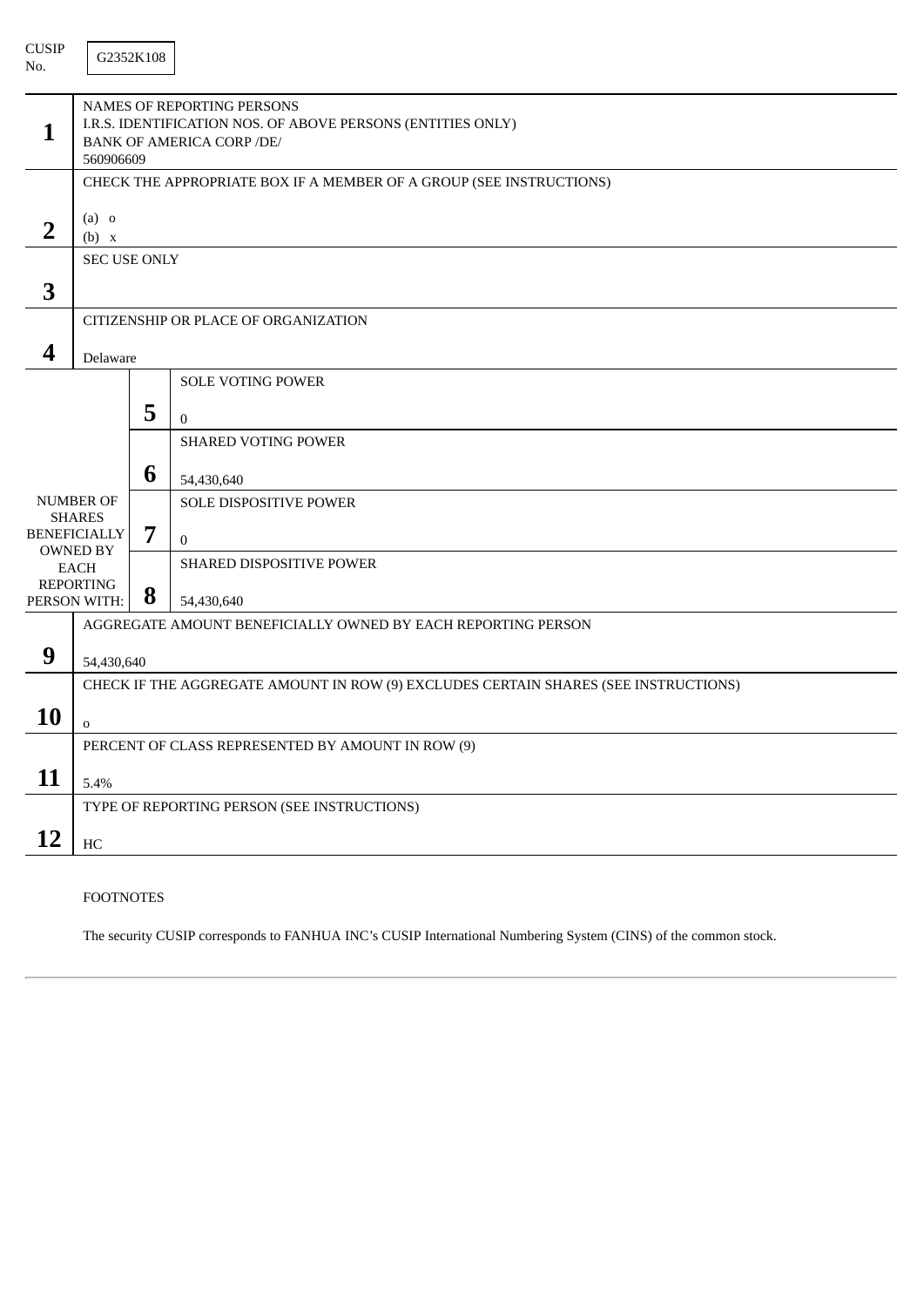## **Item 1.**

| (a) | Name of Issuer |
|-----|----------------|
|     | FANHUA INC.    |

(b) Address of Issuer's Principal Executive Offices 27/F PEARL RIVER TOWER NO.15 WEST ZHUJIANG ROAD TIANHE DISTRICT GUANGZHOU F4 510623

# **Item 2.**

| (a) | Name of Person Filing              |
|-----|------------------------------------|
|     | <b>BANK OF AMERICA CORPORATION</b> |

- (b) Address of Principal Business Office or, if none, Residence BANK OF AMERICA CORPORATE CENTER 100 N TRYON ST CHARLOTTE NC 28255
- (c) Citizenship Delaware
- (d) Title of Class of Securities Common Stock
- (e) CUSIP Number G2352K108

# Item 3. If this statement is filed pursuant to §§240.13d-1(b) or 240.13d-2(b) or (c), check whether the person filing is a:

| (a) | 0           | Broker or dealer registered under section 15 of the Act (15 U.S.C. 780).                                                                                                           |
|-----|-------------|------------------------------------------------------------------------------------------------------------------------------------------------------------------------------------|
| (b) | $\mathbf 0$ | Bank as defined in section $3(a)(6)$ of the Act (15 U.S.C. 78c).                                                                                                                   |
| (c) | $\mathbf 0$ | Insurance company as defined in section $3(a)(19)$ of the Act (15 U.S.C. 78c).                                                                                                     |
| (d) | $\mathbf 0$ | Investment company registered under section 8 of the Investment Company Act of 1940 (15 U.S.C 80a-8).                                                                              |
| (e) | $\mathbf 0$ | An investment adviser in accordance with $\S 240.13d-1(b)(1)(ii)(E);$                                                                                                              |
| (f) | $\mathbf 0$ | An employee benefit plan or endowment fund in accordance with $\S 240.13d-1(b)(1)(ii)(F)$ ;                                                                                        |
| (g) | $\mathbf X$ | A parent holding company or control person in accordance with $\S 240.13d-1(b)(1)(ii)(G);$                                                                                         |
| (h) | $\mathbf 0$ | A savings associations as defined in Section 3(b) of the Federal Deposit Insurance Act (12 U.S.C. 1813);                                                                           |
| (i) | $\mathbf 0$ | A church plan that is excluded from the definition of an investment company under section $3(c)(14)$ of the Investment Company<br>Act of 1940 (15 U.S.C. 80a-3);                   |
| (j) | $\mathbf 0$ | A non-U.S. institution in accordance with $\S$ 240.13d-1(b)(1)(ii)(J).                                                                                                             |
| (k) | $\mathbf 0$ | A group, in accordance with § 240.13d-1(b)(1)(ii)(K). If filing as a non-U.S. institution in accordance with § 240.13d-1(b)(1)(ii)<br>(J), please specify the type of institution: |
|     |             |                                                                                                                                                                                    |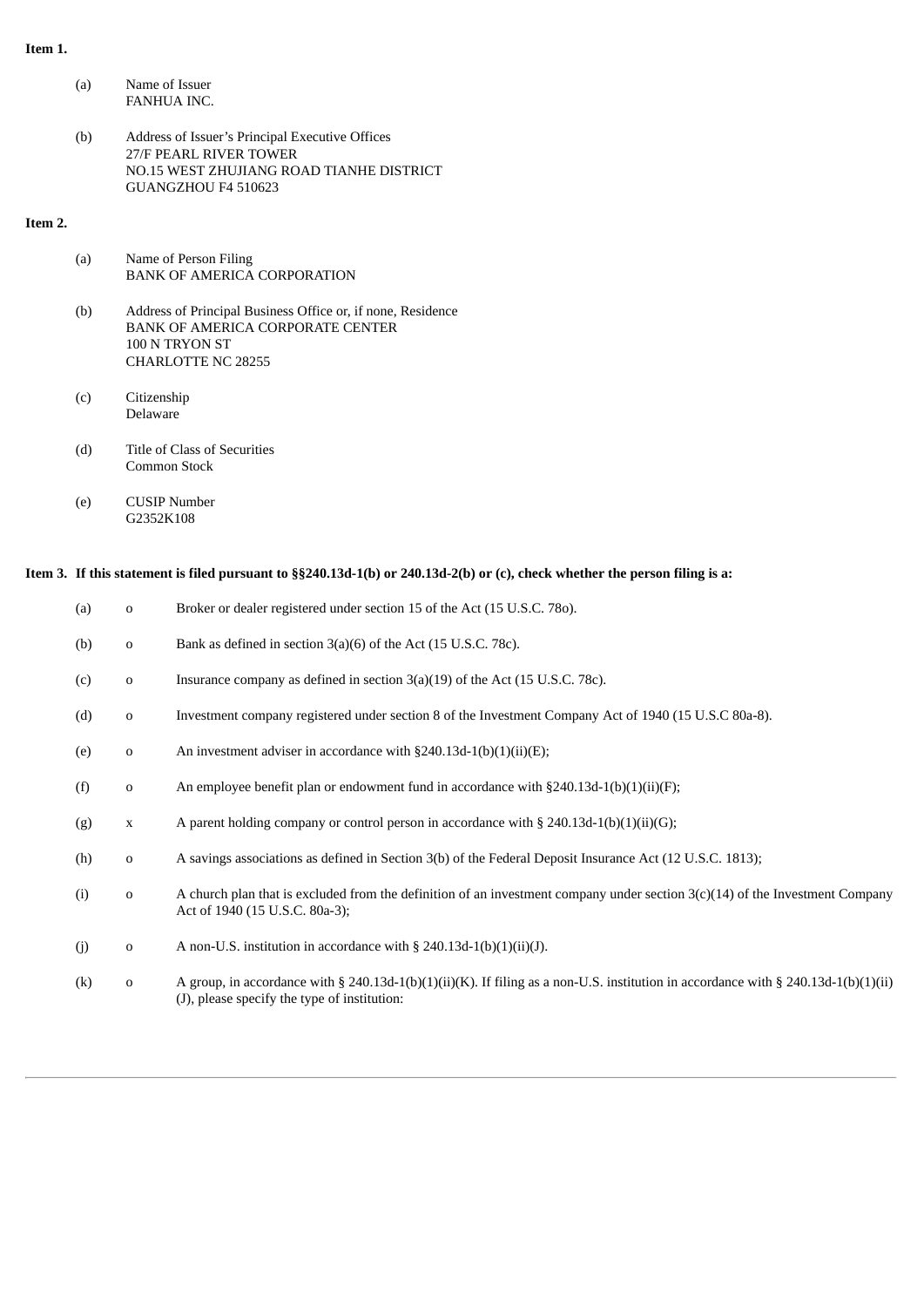## **Item 4. Ownership.**

Provide the following information regarding the aggregate number and percentage of the class of securities of the issuer identified in Item 1.

- (a) Amount beneficially owned: 54,430,640
- (b) Percent of class: 5.4%
- (c) Number of shares as to which the person has:
	- (i) Sole power to vote or to direct the vote: 0
	- (ii) Shared power to vote or to direct the vote: 54,430,640
	- (iii) Sole power to dispose or to direct the disposition of: 0
	- (iv) Shared power to dispose or to direct the disposition of: 54,430,640

## **Item 5. Ownership of Five Percent or Less of a Class**

If this statement is being filed to report the fact that as of the date hereof the reporting person has ceased to be the beneficial owner of more than five percent of the class of securities, check the following o .

Not Applicable

## **Item 6. Ownership of More than Five Percent on Behalf of Another Person.**

Not Applicable

# Item 7. Identification and Classification of the Subsidiary Which Acquired the Security Being Reported on By the Parent Holding Company

This statement on Schedule 13G is being filed by Bank of America Corporation on behalf of itself and its wholly owned subsidiaries Bank of America N.A., BofA Securities, Inc. and Merrill Lynch International.

## **Item 8. Identification and Classification of Members of the Group**

Not Applicable

**Item 9. Notice of Dissolution of Group**

Not Applicable